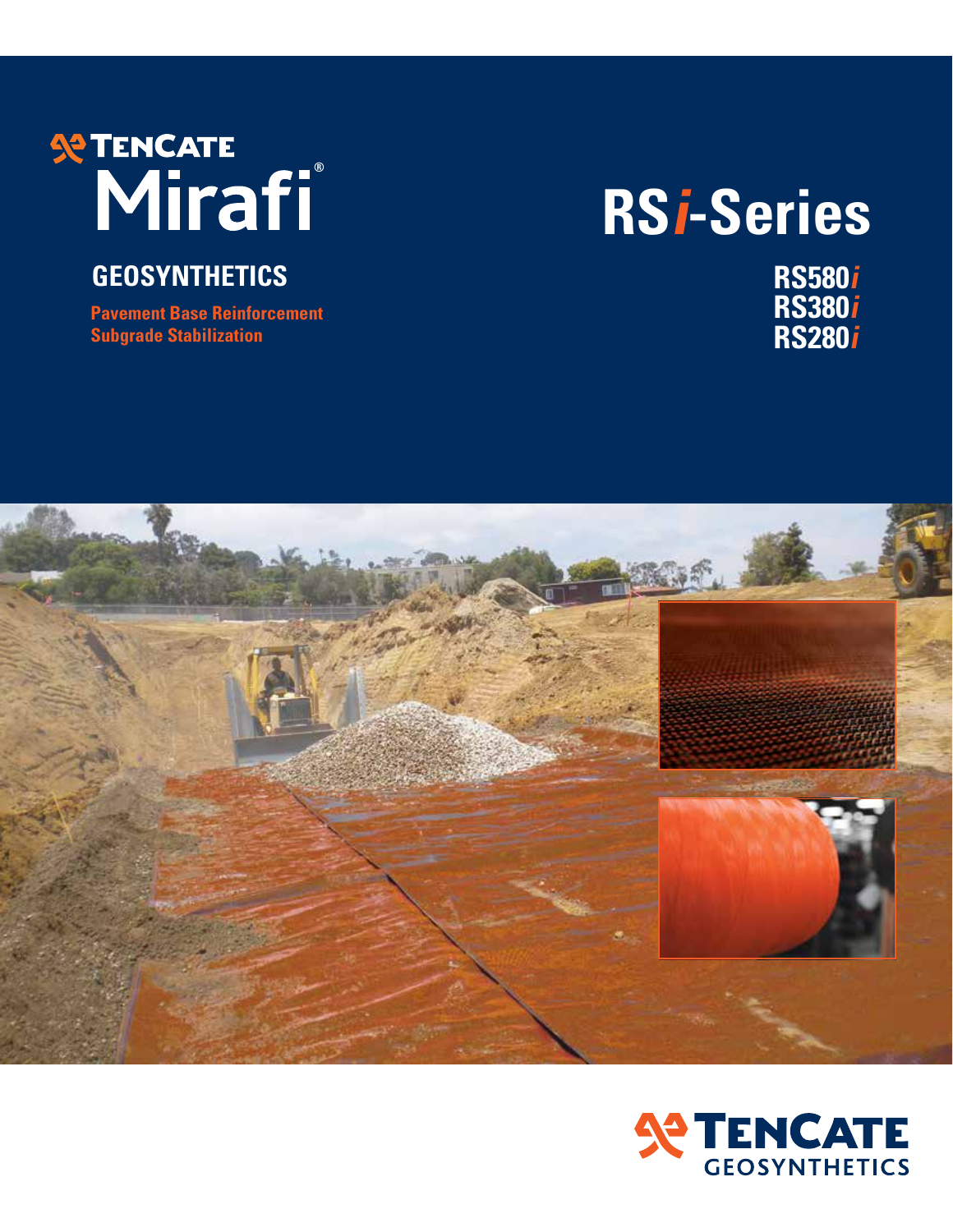## **Superior** *integration\****.**

**With the new Mirafi® RS***i-Series***, it's like comparing apples to oranges for Roadway Reinforcement.**

#### You asked for the impossible...and we responded.



Our new game-changing products, Mirafi® RS*i*-Series geosynthetics will revolutionize the way you look at geosynthetics for roadway stabilization.

As the leader in geosynthetic solutions, TenCate

Geosynthetics began the extensive research and design process of looking for the "perfect" geotextile that could move more water while concurrently retaining more soil within a roadway system. This product would also need to hold more force with less overall system movement in order to improve the base strength and support heavier loads; thus, resulting in longer life, less maintenance and costs, and better performance.

The solution we developed... Mirafi® RS*i*.

We have proven that a geotextile can solve a complex roadway problem, where once upon a time, the only solution

considered by some was a geogrid product. Mirafi® RSi is all about *integration*...

...Integration of a superior multi-layered construction of woven fibers of various dimensions specifically positioned relative to adjoining fibers to create three times the water flow AND an increase in AOS sieve size.

Because Mirafi® RS*i*-Series geosynthetics have higher tensile modulus properties than comparable stabilization products on the market today, it is perfect for base course reinforcement and subgrade stabilization in roads,



# **Orange wins.**

# **MODULUS • WATER FLOW • CONFINEMENT • SEPARATION • PRODUCT IDENTIFICATION**

railways, runways and haul roads; and for stabilization of embankments on soft foundations. It also performs well for liner support, voids bridging, hazardous pond closures and other environmental purposes. Mirafi® RS*i* -Series geosynthetics are available in a variety of roll sizes to fit your specific project needs and requirements.





#### **Modulus at 2% Strain Cross-Machine Direction**



#### Walk the Walk



Go with the Flow







Strength at Every Angle





Geogrids vs. Mirafi® RS580*i*

#### Product Identification

Because no one understands geosynthetics better than TenCate Geosynthetics...our materials make a difference. \* Integration refers to the overall set of described characteristics based on a review of technical specifications for comparable products published by their respective manufacturers. Individual characteristics of these products vary and may meet, exceed, and fall below one or more of the above described individual characteristics.





RS380i & RS580i Patent # 8,333,220 and 8,598,054 RS280i Patent # 9,404,233

**Go to www.mirafi.com for product demonstration video.**

## **Advantages**



*MiraSpec Design Solutions Software provides cost savings and "green" savings by incorporating a geosynthetic.*



*MiraSpec Design Solutions Software is easy to use and is available at no cost at www.Mirafi.com*